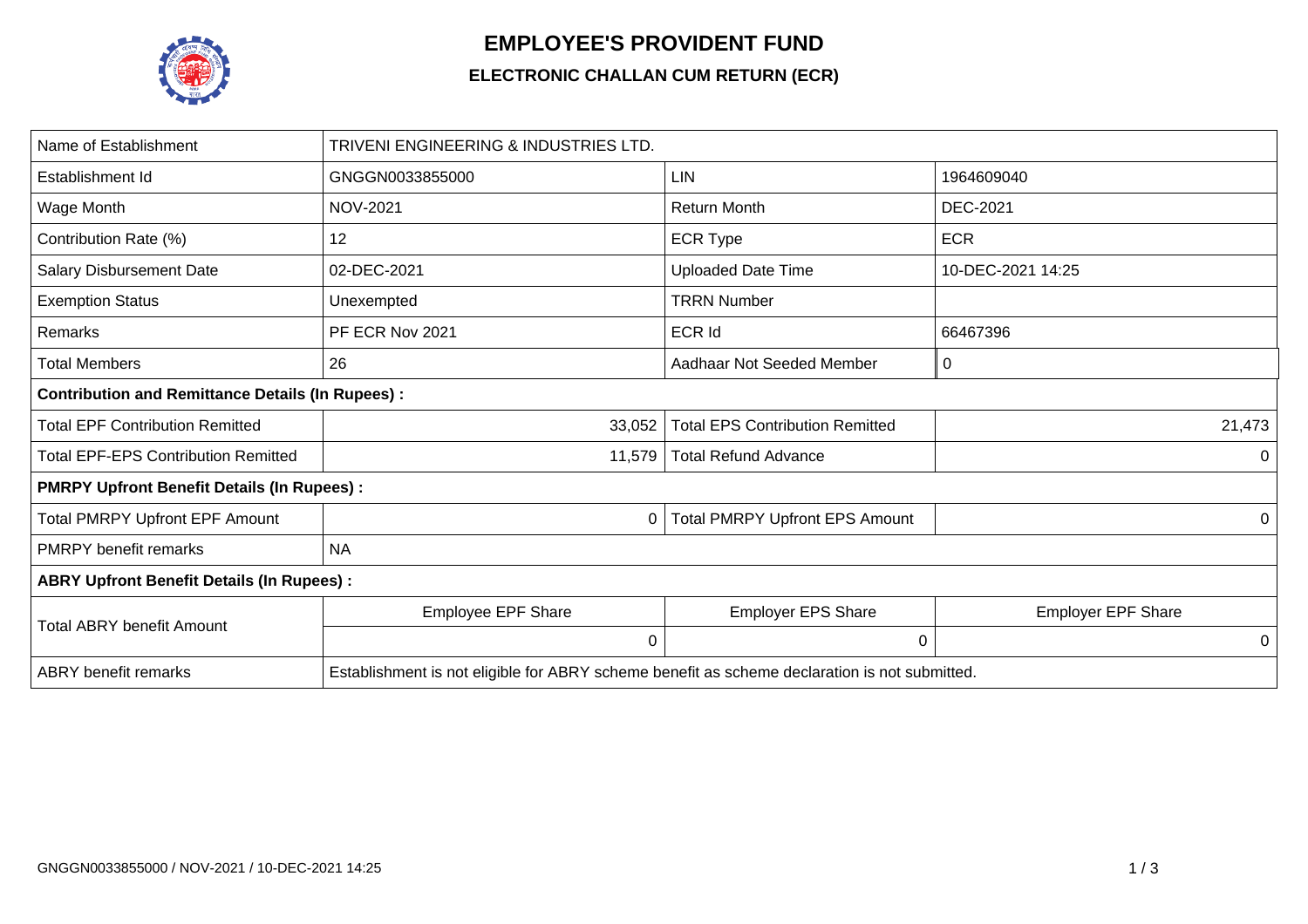## Member Details :-

|                | Name as per  |                                                  |                                               | Wages  |            |            | <b>Contribution Remitted</b> |           |            |           |                    | <b>PMRPY / ABRY Benefit</b> | Posting                        |                       |                 |                                  |
|----------------|--------------|--------------------------------------------------|-----------------------------------------------|--------|------------|------------|------------------------------|-----------|------------|-----------|--------------------|-----------------------------|--------------------------------|-----------------------|-----------------|----------------------------------|
| SI. No.        | <b>UAN</b>   | <b>ECR</b>                                       | <b>UAN</b><br><b>Repository</b>               | Gross  | <b>EPF</b> | <b>EPS</b> | <b>EDLI</b>                  | <b>EE</b> | <b>EPS</b> | <b>ER</b> | <b>NCP</b><br>Days | <b>Refunds</b>              | <b>Pension</b><br><b>Share</b> | ER PF<br><b>Share</b> | <b>EE Share</b> | <b>Location of</b><br>the member |
| $\overline{1}$ | 101487956698 | <b>ABU SUFIAN</b>                                | ABU SUFIAN                                    | 8,172  | 8,172      | 8,172      | 8,172                        | 981       | 681        | 300       | 14                 | $\mathbf 0$                 |                                |                       |                 | N.A.                             |
| 2              | 101719755943 | <b>AMIR SOHEL</b>                                | <b>AMIR SOHEL</b>                             | 9,270  | 9,270      | 9,270      | 9,270                        | 1,112     | 772        | 340       | 11                 | $\mathbf 0$                 |                                |                       |                 | N.A.                             |
| 3              | 101213091940 | <b>ANIL KUMAR</b><br>CHANDRAVANS CHANDRAVA<br>HI | <b>ANIL KUMAR</b><br><b>NSHI</b>              | 15,663 | 15,663     | 15,000     | 15,000                       | 1,880     | 1,250      | 630       | 3                  | $\mathsf{O}$                |                                |                       |                 | N.A.                             |
| $\overline{4}$ | 101719755958 | <b>ANAWAR SEKH</b>                               | <b>ANUWAR</b><br><b>SEKH</b>                  | 11,124 | 11,124     | 11,124     | 11,124                       | 1,335     | 927        | 408       | 8                  | $\mathsf{O}$                |                                |                       |                 | N.A.                             |
| 5              | 101719755927 | <b>ASIM AKRAM</b>                                | <b>ASIM AKRAM</b>                             | 11,124 | 11,124     | 11,124     | 11,124                       | 1,335     | 927        | 408       | 8                  | $\mathbf 0$                 |                                |                       |                 | N.A.                             |
| 6              | 101397155374 | <b>BHAJAHARI DAS</b>                             | <b>BHAJAHARI</b><br><b>DAS</b>                | 6,798  | 6,798      | 6,798      | 6,798                        | 816       | 566        | 250       | 15                 | $\mathbf 0$                 |                                |                       |                 | N.A.                             |
| $\overline{7}$ | 101495427313 | <b>DEEPAK</b>                                    | <b>DEEPAK</b>                                 | 14,214 | 14,214     | 14,214     | 14,214                       | 1.706     | 1,184      | 522       | 3                  | $\mathbf 0$                 |                                |                       |                 | N.A.                             |
| 8              | 101188247826 | <b>FATIK SEKH</b>                                | <b>FATIK SEKH</b>                             | 8,172  | 8,172      | 8,172      | 8,172                        | 981       | 681        | 300       | 14                 | $\mathbf 0$                 |                                |                       |                 | N.A.                             |
| 9              | 101188247890 | <b>HAZRAT ALI</b>                                | <b>HAZRAT ALI</b>                             | 8,034  | 8,034      | 8,034      | 8,034                        | 964       | 669        | 295       | 13                 | $\mathbf 0$                 |                                |                       |                 | N.A.                             |
| 10             | 101213050147 | KHIMANAND<br>MATHAPAL                            | KHIMANAND<br><b>MATHAPAL</b>                  | 14,214 | 14,214     | 14,214     | 14,214                       | 1.706     | 1,184      | 522       | 3                  | $\mathbf 0$                 |                                |                       |                 | N.A.                             |
| 11             | 101207336347 | KRISHANPAL                                       | <b>KRISHNA PAL</b>                            | 14,214 | 14,214     | 14,214     | 14,214                       | 1,706     | 1,184      | 522       | 3                  | $\mathsf{O}$                |                                |                       |                 | N.A.                             |
| 12             | 101656227598 | <b>MAINUAL SEKH</b>                              | <b>MAINUL SK</b>                              | 7,416  | 7,416      | 7,416      | 7,416                        | 890       | 618        | 272       | 14                 | $\mathbf 0$                 |                                |                       |                 | N.A.                             |
| 13             | 101487956646 | <b>MANOJ</b><br><b>CHAURASIA</b>                 | <b>MANOJ</b><br><b>CHAURASIA</b>              | 14,214 | 14,214     | 14,214     | 14,214                       | 1,706     | 1,184      | 522       | 3                  | $\mathsf{O}$                |                                |                       |                 | N.A.                             |
| 14             | 101350010514 | <b>MAYANK</b><br><b>VERMA</b>                    | <b>MAYANK</b><br><b>VERMA</b>                 | 15,663 | 15,663     | 15,000     | 15,000                       | 1,880     | 1,250      | 630       | $\mathbf{3}$       | $\mathbf 0$                 |                                |                       |                 | N.A.                             |
| 15             | 101656227505 | SAMIUL SEKH                                      | <b>MD SAMIUL</b><br><b>SEKH</b>               | 8,034  | 8,034      | 8,034      | 8,034                        | 964       | 669        | 295       | 13                 | $\mathbf 0$                 |                                |                       |                 | N.A.                             |
| 16             | 101656227522 | <b>MUNTU SEKH</b>                                | <b>MUNTU SEKH</b>                             | 8,652  | 8,652      | 8,652      | 8,652                        | 1,038     | 721        | 317       | 12                 | $\mathbf 0$                 |                                |                       |                 | N.A.                             |
| 17             | 101315587217 | PANKAJ KUMAR                                     | <b>PANKAJ</b><br><b>KUMAR</b>                 | 15,663 | 15,663     | 15,000     | 15,000                       | 1,880     | 1,250      | 630       | 3                  | $\mathbf 0$                 |                                |                       |                 | N.A.                             |
| 18             | 101195656647 | RAJU SK                                          | RAJU SK                                       | 7,416  | 7,416      | 7,416      | 7,416                        | 890       | 618        | 272       | 14                 | $\mathbf 0$                 |                                |                       |                 | N.A.                             |
| 19             | 101397155388 | <b>RAKESH</b><br><b>KUMAR BHOLA</b>              | <b>RAKESH</b><br><b>KUMAR</b><br><b>BHOLA</b> | 5,562  | 5,562      | 5,562      | 5,562                        | 667       | 463        | 204       | 17                 | $\mathbf 0$                 |                                |                       |                 | N.A.                             |
| 20             | 101397155238 | RANAJIT JANA                                     | <b>RANAJIT</b><br><b>JANA</b>                 | 5,562  | 5,562      | 5,562      | 5,562                        | 667       | 463        | 204       | 17                 | $\mathbf 0$                 |                                |                       |                 | N.A.                             |
| 21             | 101719755936 | <b>ROFIK AHMED</b>                               | <b>ROFIK</b><br>AHMED                         | 6,180  | 6,180      | 6,180      | 6,180                        | 742       | 515        | 227       | 16                 | $\mathbf 0$                 |                                |                       |                 | N.A.                             |